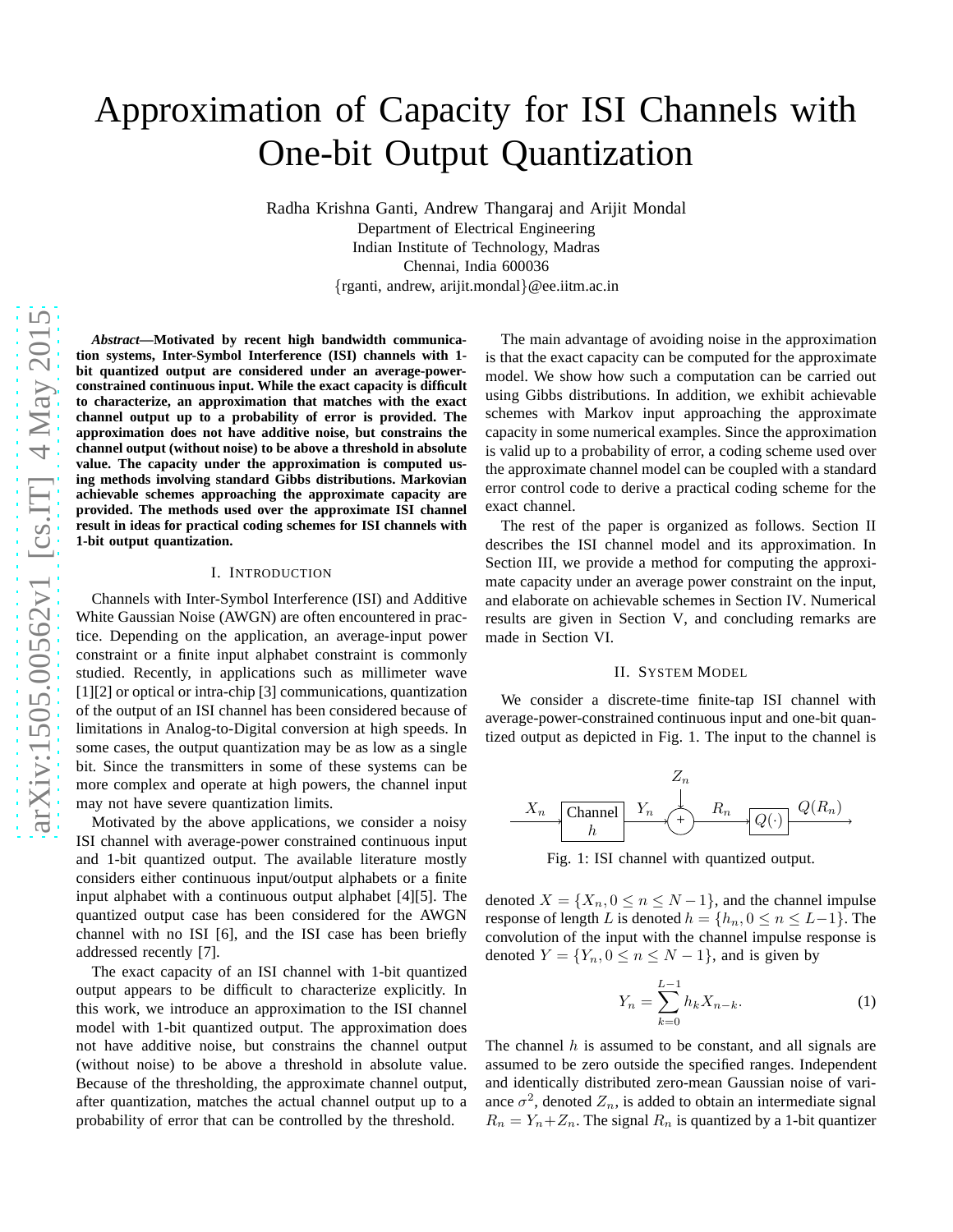$Q(\cdot)$  to obtain the channel output  $Q(R) = \{Q(R_n), 0 \leq n \leq n\}$  $N + L - 2$ . The quantizer is defined as follows:

$$
Q(x) = \begin{cases} +1, & \text{if } x \ge 0, \\ -1, & \text{if } x < 0. \end{cases}
$$
 (2)

The average power of the input is constrained to be at most P. That is, we require

$$
\mathbb{E}[\|X\|^2] = \sum_{n=0}^{N-1} E[|X_n|^2] \le NP. \tag{3}
$$

In this work, the overall goal is to approximate the mutual information rate  $\frac{1}{N}I(X;Q(R))$  and provide computable expressions or bounds.

The approximate ISI channel model is depicted in Fig. 2. In the approximate ISI channel, there is no noise. However,

$$
\begin{array}{c|c}\nX_n & \text{Channel} & Y_n \\
\hline\nh & |Y_n| \ge \delta\n\end{array}
$$

Fig. 2: Approximate ISI channel with quantized output.

the convolution output  $Y_n$  is constrained to be greater than  $\delta$ in absolute value, and this provides justification for ignoring noise. We readily see that, under the constraint  $|Y_n| \geq \delta$ , the output of the actual model  $Q(R_n)$  is approximated by  $S_n = Q(Y_n)$  up to a probability of error lesser than or equal to  $\mathcal{Q}(\delta/\sigma)$ , where  $\mathcal{Q}(x) = \int_x^{\infty} \frac{1}{\sqrt{2}}$  $rac{1}{2\pi}e^{-u^2/2}du$  is the standard  $Q$ -function. Therefore, coding schemes developed for the approximate model can be used in the actual model with additional error control coding for the approximation error  $\mathcal{Q}(\delta/\sigma)$ . While the additional coding results in a loss in information rate, we find that the approximation, because of the removal of noise, is useful on the following two counts:

- 1) The capacity or maximum information rate  $\frac{1}{N}I(X;S)$ , where  $S = \{S_n, 0 \leq n \leq N-1\}$ , under the power constraint of (3) and the constraint  $|Y_n| \geq \delta$ , has computable expressions and bounds. This provides useful estimates of the capacity of output-quantized ISI channels.
- 2) The techniques used for computing the approximate capacity provide useful intuition on coding and signaling methods for output-quantized ISI channels.

*Convolution*: We will use matrix notation to denote the convolution in (1) as  $Y = \tilde{M}_h X$ , where the entries of the  $N \times N$ matrix  $\tilde{M}_h$  are either 0 or one of the channel taps  $h_k$  and X, Y are column vectors. The matrix  $\tilde{M}_h$  is not circulant. Let  $M_h$  denote the  $N \times N$  circulant matrix with first column equal to h. When N becomes large (as is in our case), with  $L$ fixed,  $\tilde{M}_h$  behaves like the circulant matrix  $M_h$  in the sense that  $\lim_{N \to \infty} ||M_h - \tilde{M}_h|| = 0$  where  $|| \cdot ||$  is a matrix norm. In this paper<sup>1</sup>, for simplicity, we will always assume the circular convolution  $Y = M_h X$  in the channel model.

#### III. APPROXIMATE CAPACITY

The capacity of the approximate ISI channel is given by

$$
C_{\delta}(P) = \lim_{N \to \infty} \sup_{\substack{\mathbb{E}[\|X\|^2] \le N^P \\ |Y_n| \ge \delta}} \frac{I(X, S)}{N} = \frac{H(S)}{N},
$$

where the last equality is because the sequence  $S$  is a deterministic function of the input  $X$  in the absence of noise in the approximate channel. Since the output alphabet of the quantizer is either 1 or  $-1$ , it is easy to observe that  $C_{\delta}(P) \leq 1.$ 

# *A. Power constraint*

We begin by bounding the power of the input sequence  $X$  required for a given output sequence  $S$ . Given the output symbol sequence  $S = s \in \{-1,1\}^N$ , we have the constraint that  $|Y_n| = s_n Y_n \ge \delta$ . So, the minimum energy, denoted  $\mathcal{E}(s)$ , required for a given quantized sequence s is given by the following optimization problem:

$$
\mathcal{E}(s) = \min_{\text{diag}(s)M_h x \succeq \delta \mathbf{1}} \sum_{n=0}^{N-1} |x_n|^2,
$$
 (4)

where diag(s) is an  $N \times N$  diagonal matrix with s on the main diagonal and 1 denotes the all-1 column. The inequalities  $diag(s)M_hx \succeq \delta$ 1 are linear and the feasible space for x is the intersection of hyperplanes and, hence, convex. So, the above optimization problem is a convex optimization problem in  $N$  variables that essentially finds the closest point from the origin to the convex set  $\{\text{diag}(s)M_hx \succeq \delta \mathbf{1}\}\)$ . We have

$$
\mathbb{E}[\|X\|^2] = \sum_{s \in \{-1,1\}^N} \mathbb{P}(S = s) \mathbb{E}[\|X\|^2 | S = s],
$$
  
 
$$
\geq \sum_{s \in \{-1,1\}^N} \mathbb{P}(S = s) \mathcal{E}(s)
$$

using (4). Because of the average power constraint on the input  $X$ , we have

$$
\sum_{\{z=1,1\}^N} \mathbb{P}(S=s)\mathcal{E}(s) \le NP. \tag{5}
$$

## *B. Entropy maximization and Gibbs distribution*

 $s\in$ 

Let  $\mathcal{E}_{\min}$  =  $\min_s \mathcal{E}(s)$ ,  $\mathcal{E}_{\max}$  =  $\max_s \mathcal{E}(s)$ ,  $\overline{\mathcal{E}}$  =  $\frac{1}{2^N}\sum_s \mathcal{E}(s)$ . Since the constraints (5) are linear on the probabilities, it is well-known [8] that the Gibbs distribution maximizes the entropy  $H(S)$  for  $\mathcal{E}_{\text{min}} \leq NP \leq \mathcal{E}_{\text{max}}$ . The optimal distribution is the Gibbs distribution given by

$$
\mathbb{P}(S = s) = \frac{e^{-\frac{\beta \mathcal{E}(s)}{N}}}{Z}, s \in \{-1, 1\}^{N},
$$
 (6)

where Z is the normalizing constant, and  $\beta$  is the unique value for which (5) is met with equality. The maximum entropy is given by

$$
H(S) = \beta P + \ln(Z) \tag{7}
$$

$$
= \beta P - \ln \left( \sum_{s \in \{-1,1\}^N} e^{-\frac{\beta \mathcal{E}(s)}{N}} \right). \tag{8}
$$

<sup>&</sup>lt;sup>1</sup>For all  $N$ , the results hold with a suitable cyclic prefix, for instance.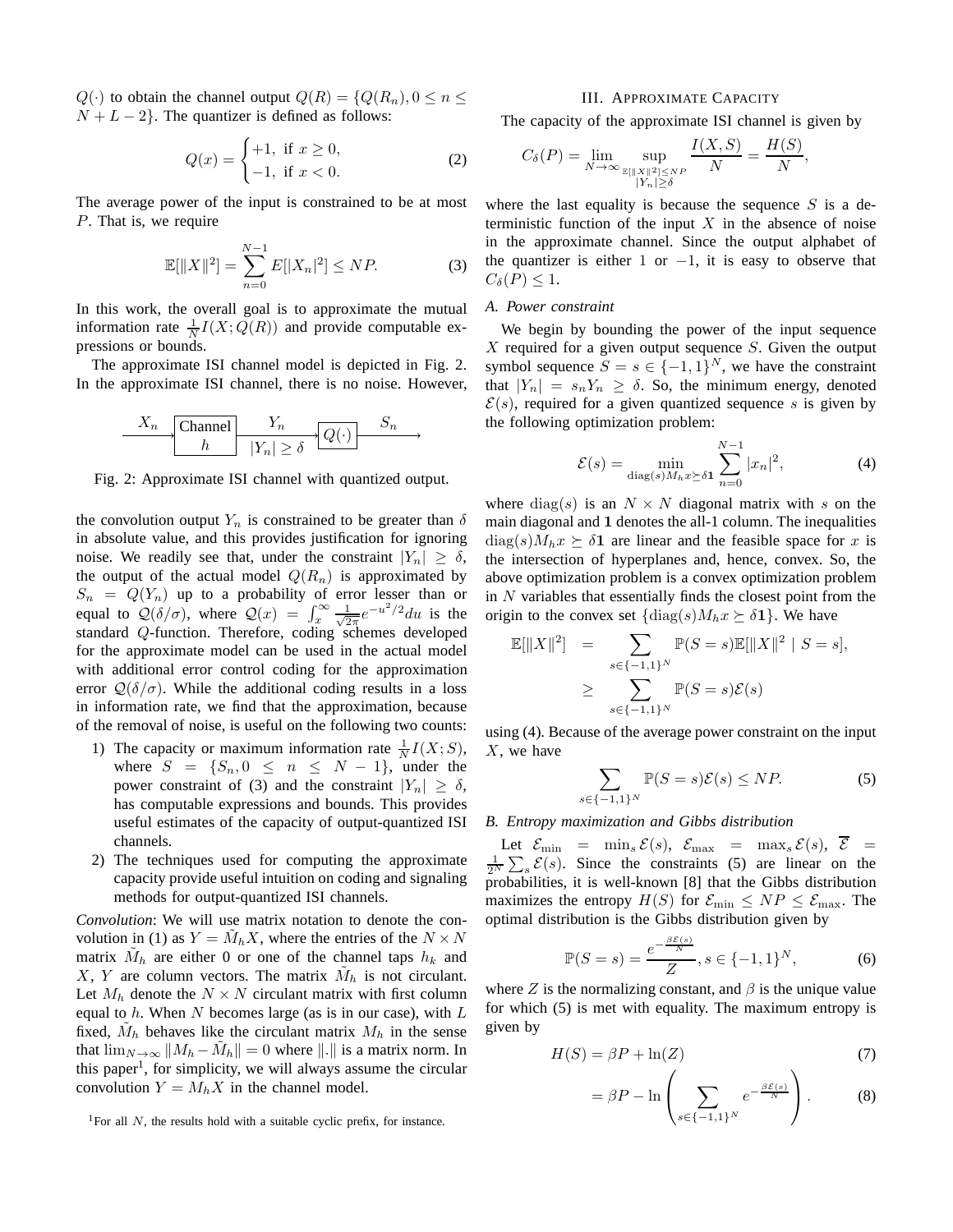For  $NP < \mathcal{E}_{\text{min}}$ , there exists no probability distribution that satisfies (5). It is also known [8][9] that  $\beta = 0$  when  $NP = \overline{\mathcal{E}}$  and we observe that the corresponding Gibbs distribution is the uniform distribution on  $\{-1, 1\}^N$  and the maximum  $H(S) = N$ . For  $P = \mathcal{E}_{\text{min}}$ , we have  $\beta = \infty$  and the maximum entropy is given by  $log_2(|\mathcal{S}_m|)$ , where  $|\mathcal{S}_m|$ denotes the number of sequences in  $\{-1,1\}^N$  that achieve the minimum energy. Hence, the maximum entropy when  $P = \mathcal{E}_{\min}$  is  $H(S) = \frac{\log_2(|\mathcal{S}_m|)}{N}$ .

In summary, we see that the capacity of the approximate ISI channel is given by the Gibbs distribution whenever the power constraint is above  $\mathcal{E}_{\min}/N$ . For  $P \geq \overline{\mathcal{E}}/N$ , we can achieve the maximum possible capacity  $C_{\delta}(P) = 1$ . For powers lower than  $\mathcal{E}_{\min}/N$ , capacity goes to zero. So, the interesting range of calculation if for  $NP \in (\mathcal{E}_{\min}, \overline{\mathcal{E}})$ .

# *C. Diagonally-dominant channels*

A matrix  $A = (a_{ij})$  is said to be row-diagonally-dominant or simply diagonally-dominant if  $|a_{ii}| \geq \sum_{j,j\neq i} |a_{ij}|$ . Let us call channels h for which the matrix  $(M_h \widetilde{M}_h^T)^{-1}$  exists and is diagonally-dominant as diagonally-dominant channels. For such channels, the minimum energy values  $\mathcal{E}(s)$  can be characterized as follows.

**Lemma 1.** When the matrix  $(M_h M_{h,h}^T)^{-1}$  is row-diagonally*dominant,*  $\mathcal{E}(s)$  *for*  $s \in \{-1,1\}^N$  *is achieved at*  $x^*$  *that satisfies the equality constraints*

$$
diag(s)M_h x^* = \delta \mathbf{1}.
$$
 (9)

*Proof:* Since the constraint set is linear, the optimization problem (4) is strongly dual. We now solve the optimization problem by forming its dual. The Lagrangian is given by

$$
L(\lambda, x) = ||x||^2 + \lambda^T (\delta \mathbf{1} - \text{diag}(x) M_h x).
$$

The gradient of the Lagrangian with respect to  $x$  is given by  $2x - (\text{diag}(x)M_h)^T \lambda$ , which gives

$$
x^* = \frac{(\text{diag}(x)M_h)^T \lambda}{2}.
$$

Substituting  $x^*$  in the Lagrangian, the dual problem is given by

$$
\max_{\lambda \ge 0} \underbrace{-\lambda^T \operatorname{diag}(x) M_h M_h^T \operatorname{diag}(x) \lambda}_{g(\lambda)} + \delta \lambda^T \mathbf{1}.
$$
 (10)

We have

$$
\nabla g(\lambda) = \frac{-\operatorname{diag}(s)M_h M_h^T \operatorname{diag}(s)\lambda}{2} + \delta \mathbf{1}.
$$
 (11)

Setting the gradient to zero in  $(11)$ , we obtain the optimal  $x^*$ as the solution to

$$
-\operatorname{diag}(s)M_hx^* + \delta \mathbf{1} = 0,
$$

which is exactly equivalent to (9). The only caveat is that the  $\lambda$  obtained from  $g(\lambda) = 0$  should be in the positive orthant. Solving  $q(\lambda) = 0$ , we obtain

$$
\lambda^* = 2\delta \operatorname{diag}(s) (M_h M_h^T)^{-1} \operatorname{diag}(s) \mathbf{1}.
$$

We want  $\lambda^* \succeq 0$  for every s. We can easily observe that this is indeed true if  $(M_h M_h^T)^{-1}$  is diagonally-dominant.

Hence, from Lemma 1, when  $(M_h M_h^T)^{-1}$  is diagonallydominant,  $x^* = \delta M_h^{-1} s$ . Hence,

$$
\mathcal{E}(s) = \|x^*\|^2 = \delta^2 s^T G s,\tag{12}
$$

where  $G = (M_h M_h^T)^{-1}$ .

In the next lemma, the mean energy  $\overline{\mathcal{E}}$  is characterized in terms of the channel matrix  $M_h$  for diagonally-dominant channels.

**Lemma 2.** *The mean energy for diagonally-dominant channels is given by*

$$
\overline{\mathcal{E}} = \delta^2 \operatorname{tr}(M_h^{-T} M_h^{-1}).
$$

*Proof:* The energy  $\mathcal{E}(s)$  in (12) can be expanded as

$$
\mathcal{E}(S) = \delta^2 \sum_{i=1}^{N} G_{ii} + \sum_{i,j,i \neq j} G_{ij} s_i s_j.
$$
 (13)

Hence,

$$
\frac{1}{2^{N}} \sum_{s \in \{-1,1\}^{N}} \mathcal{E}(s) =
$$
\n
$$
\frac{\delta^{2}}{2^{N}} \sum_{s \in \{-1,1\}^{N}} \sum_{i=1}^{N} G_{ii} + \underbrace{\sum_{i \neq j} G_{ij} \frac{1}{2^{N}} \sum_{s \in \{-1,1\}^{N}} s_{i} s_{j}}_{=0}
$$

The second term in the above sum is zero since the summation spans over all the sequences on  $\{1, -1\}^N$ . Hence

$$
\overline{\mathcal{E}} = \delta^2 \sum_{i=1}^N G_{ii} \stackrel{(a)}{=} \delta^2 \operatorname{tr}(M_h^{-T} M_h^{-1}),
$$

where  $(a)$  follows from the definition of the matrix  $G$ .

We now characterize  $\overline{P}_h \triangleq \lim_{N\to\infty} \overline{\mathcal{E}}/N$ , which is the minimum average power needed for capacity of 1 bit, in terms of the Fourier transform of the channel  $h$ . Let the discrete-Fourier transform of the channel be

$$
f(\lambda) = \sum_{k=0}^{L-1} h_k e^{jk\lambda}.
$$
 (14)

Since  $M_h$  is a circulant matrix, it is easy to see that

$$
\overline{\mathcal{E}} = \delta^2 \operatorname{tr}(M_h^{-T} M_h^{-1}) = \delta^2 \sum_{k=1}^N \frac{1}{|f\left(\frac{2\pi k}{N}\right)|^2}.
$$
 (15)

Using standard arguments, it can be shown that [10]

$$
\overline{P}_h \to \frac{\delta^2}{2\pi} \int_0^{2\pi} \frac{1}{|f(\lambda)|^2} d\lambda. \tag{16}
$$

Observe that  $\overline{P}_h$  is the energy of the inverse of the channel scaled by  $\delta^2$ , and is related to the power needed for zeroforcing.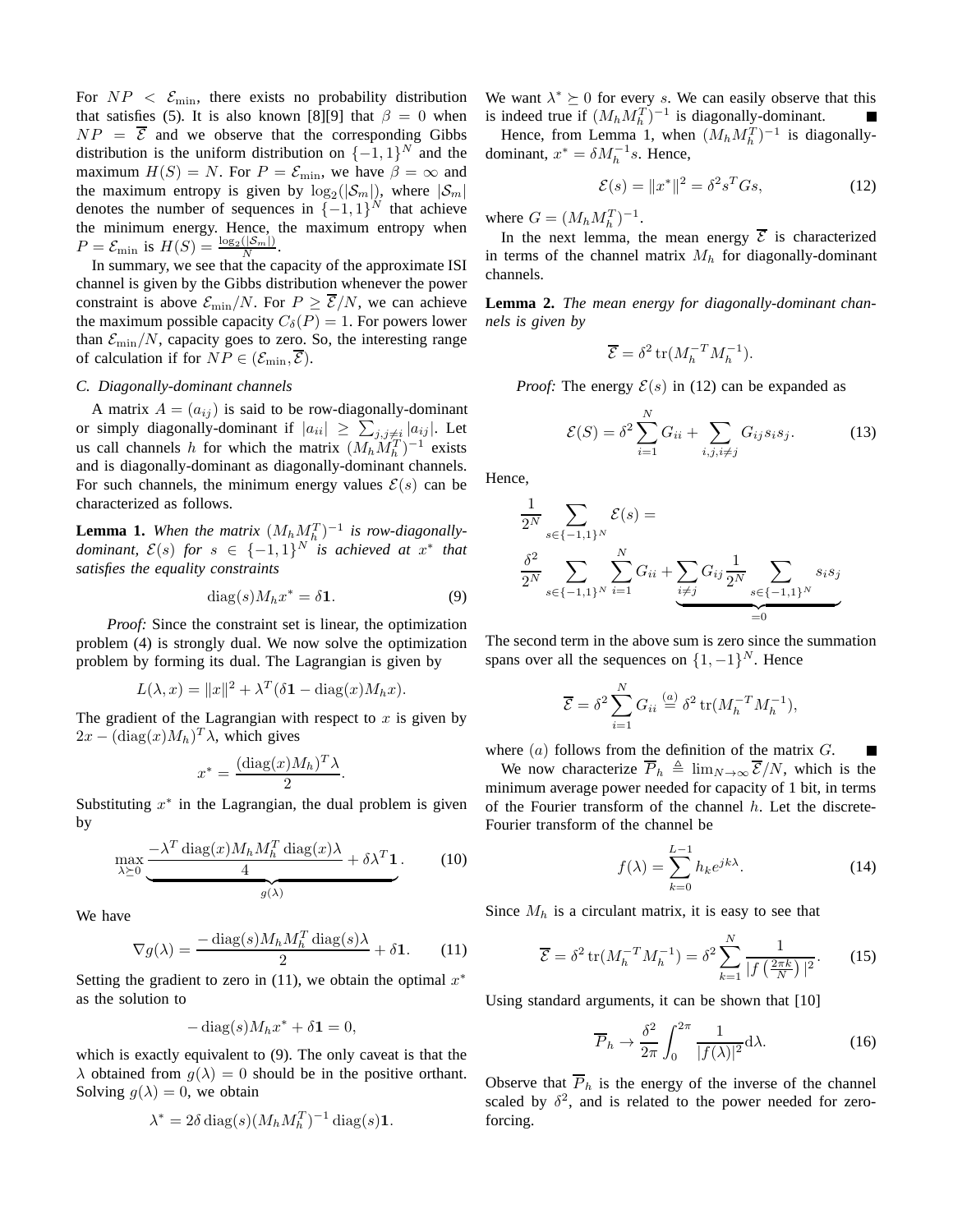In summary, for diagonally-dominant channels, the approximate ISI capacity is given by

$$
C_{\delta}(P) = \begin{cases} 1 & \text{if } P \ge \overline{P}_h, \\ \beta P + \ln(Z) & \text{if } \underline{P}_h \le P \le \overline{P}_h, \\ 0 & \text{if } P < \underline{P}_h, \end{cases}
$$

where  $P_h = \lim_{N \to \infty} \mathcal{E}_{\text{min}}/N$  (assuming limit exists) and Z is the normalizing constant for the Gibbs distribution.

#### IV. ACHIEVABLE SCHEMES

We now consider achievable schemes for the approximate ISI channel under that assumption that the channel matrix  $M_h$ is invertible. In achievable schemes, an information sequence  $B \in \{-1,1\}^N$  with a well-chosen distribution is encoded into a channel input x that satisfies  $|y_n| \geq \delta$ . The rate of transmission over the approximate ISI channel is  $H(B)/N$ .

# *A. Zero-forcing with Gibbs distribution*

Let  $b = \{b_1, b_2, ..., b_N\} \in \{-1, 1\}^N$  be an instance of the information sequence  $B$ . Choose the input to the channel as

$$
x = \delta M_h^{-1} b,\tag{17}
$$

which implies that the output of the ISI channel is  $y = M_h x =$  $\delta b$ . This is referred to as zero-forcing because it involves channel inversion. Hence, the output of the quantizer s equals the information sequence  $b$ . When the channel is diagonally dominant, Lemma 1 and Section III-B imply that a Gibbs distribution on B and the choice  $x = \delta M_h^{-1} s$  as the input to the channel results in a capacity-achieving scheme. Hence, for diagonally-dominant  $h$ , the scheme in (17) is optimal when  $b$  is sampled from the Gibbs distribution given in  $(8)$ .

However,  $b$  is a sequence of length  $N$ , and it is well known that sampling from a Gibbs distribution has exponential complexity in  $N$ . For achieving capacity, N should be very large which makes this scheme impractical. In the next subsection, we compute the entropy rate when  $b$  is sampled from a Markov chain instead of a Gibbs distribution.

## *B. Zero-forcing with Markov input*

As before we choose  $x = \delta M_h^{-1}b$ , where b is the information sequence. The sequence  $b$  is sampled from a two state Markov chain shown in Fig. 3 with transition matrix

$$
P = \left(\begin{array}{cc} \alpha & 1 - \alpha \\ 1 - \alpha & \alpha \end{array}\right),\tag{18}
$$

where  $0 \le \alpha \le 1$ . Observe that  $s_n = b_n$  and the achievable rate of this scheme equals the entropy  $H(B) = H_2(\alpha)$ , where  $H_2(x)$  is the binary entropy function. The average transmit power, denoted  $P_{zm}(\alpha)$ , is given by

$$
P_{zm}(\alpha) = \frac{1}{N} \mathbb{E}[\|X\|^2] = \frac{\delta^2}{N} \mathbb{E}[B^T M_h^{-T} M_h^{-1} B]
$$
  
=  $\frac{\delta^2}{N} \text{tr}(M_h^{-T} \mathbb{E}[BB^T] M_h^{-1}).$ 

Using the eigenvalue decomposition of  $P$ , it can be shown



Fig. 3: Markov chain with transition matrix given in (18)

that

$$
P^{d} = \begin{pmatrix} \frac{1 + (2\alpha - 1)^{d}}{2} & \frac{1 - (2\alpha - 1)^{d}}{2} \\ \frac{1 - (2\alpha - 1)^{d}}{2} & \frac{1 + (2\alpha - 1)^{d}}{2} \end{pmatrix}.
$$

Using  $(0.5, 0.5)$  as stationary distribution and  $P<sup>d</sup>$ , we get

$$
\mathbb{E}[b_n b_{n+d}] = \beta^d,\tag{19}
$$

where  $\beta = 2\alpha - 1$ . Hence the correlation matrix  $R = \mathbb{E}[BB^T]$ is given by  $R_{ij} = \beta^{|j-i|}$ . So for finite N

$$
P_{zm}(\alpha) = \frac{\delta^2}{N} \operatorname{tr}(RM_h^{-1}M_h^{-T}).
$$

When  $N$  is large, the Topelitz matrix  $R$  can be approximated by a circulant matrix [10] and

$$
P_{zm}(\alpha) \to \frac{\delta^2}{2\pi} \int_0^{2\pi} \frac{1}{|f(\lambda)|^2} \left( \frac{2(1 - \beta \cos(\lambda))}{1 + \beta^2 - 2\beta \cos(\lambda)} - 1 \right) d\lambda.
$$
\n(20)

The value of  $\alpha$  is chosen so as to maximize the entropy rate and the rate achieved at power P, denoted  $\mathcal{R}_m(P)$ , is obtained as

$$
\mathcal{R}_m(P) = \max_{\alpha: P_{zm}(\alpha) \le P} H_2(\alpha). \tag{21}
$$

#### V. NUMERICAL EXAMPLES

In this section, we evaluate the approximate ISI capacity and the rate achieved by the Markov scheme in Section IV-B for some sample channels. For numerical evaluation, we assume  $\delta = 0.3$ .

The channel  $(1, \epsilon)$ ,  $|\epsilon| < 1$  is a diagonally-dominant channel and zero forcing with Gibbs distribution is an optimal strategy. For this channel,

$$
f(\lambda) = 1 + \epsilon e^{j\lambda}.
$$

Using (16), the minimum power required for zero-forcing is given by

$$
\overline{P}_h = \frac{\delta^2}{2\pi} \int_0^{2\pi} \frac{1}{1 + \epsilon^2 + 2\epsilon \cos(\lambda)} d\lambda = \frac{\delta^2}{1 - \epsilon^2}.
$$

While difficult to prove theoretically, by careful simulations, it can be observed that the minimum energy  $\mathcal{E}_{\text{min}}$  is obtained for the sequences  $\pm (1, 1, \ldots, 1)$ . Using this observation,  $P_h$  =  $\lim_{N\to\infty}$   $\mathcal{E}_{\min}/N$  is obtained as

$$
\underline{P}_h = \frac{\delta^2}{(1+\epsilon)^2}.
$$